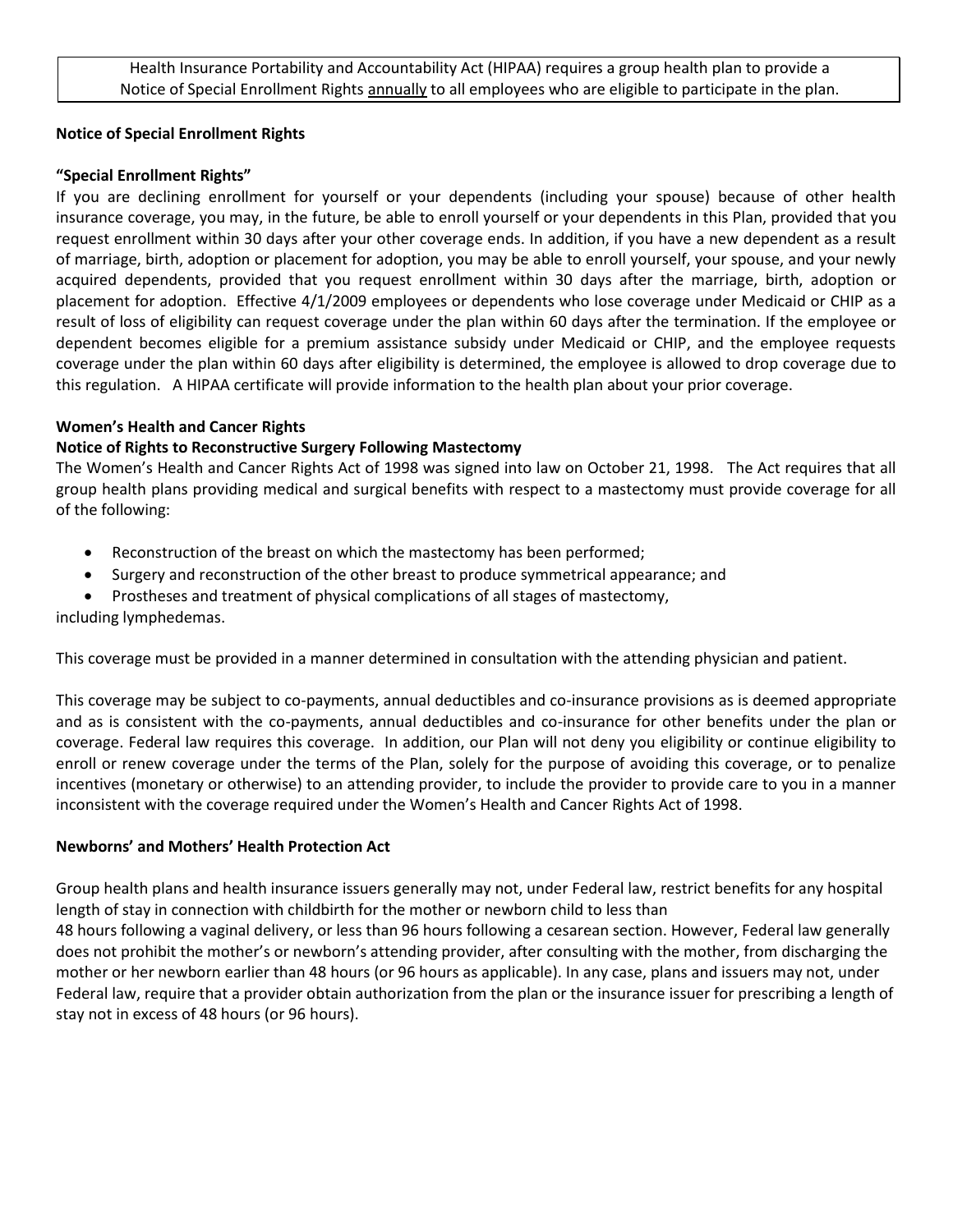### **Health Insurance Portability and Accountability Act (HIPAA)**

The Health Insurance Portability and Accountability Act of 1996 deals with how an employer can enforce eligibility and enrollment for health care benefits, as well as ensuring that protected health information which identifies you is kept private.

You have the right to inspect and copy protected health information which is maintained by and for the plan for enrollment, payment, claims, and case management. If you feel that protected health information about you is incorrect or incomplete, you may ask your benefits administrator to amend the information. For a full copy of the Notice of Privacy Practices, describing how protected health information about you may be used and disclosed and how you can get access to the information, contact Benefits Administration.

**DISCLAIMER:** The HIPAA Privacy Rule is effective beginning April 14, 2003. The Privacy Rule is intended to safeguard protected health information (PHI) created and held by health care providers, health plans, health information clearing houses and their business associates. The provisions of the Privacy Rule have significant impact on those who deal with health information and on all citizens with regard to their personal PHI. Our health insurance broker and all of our contracted plans adhere to the HIPAA Privacy Rule.

This is not a Grandfathered plan.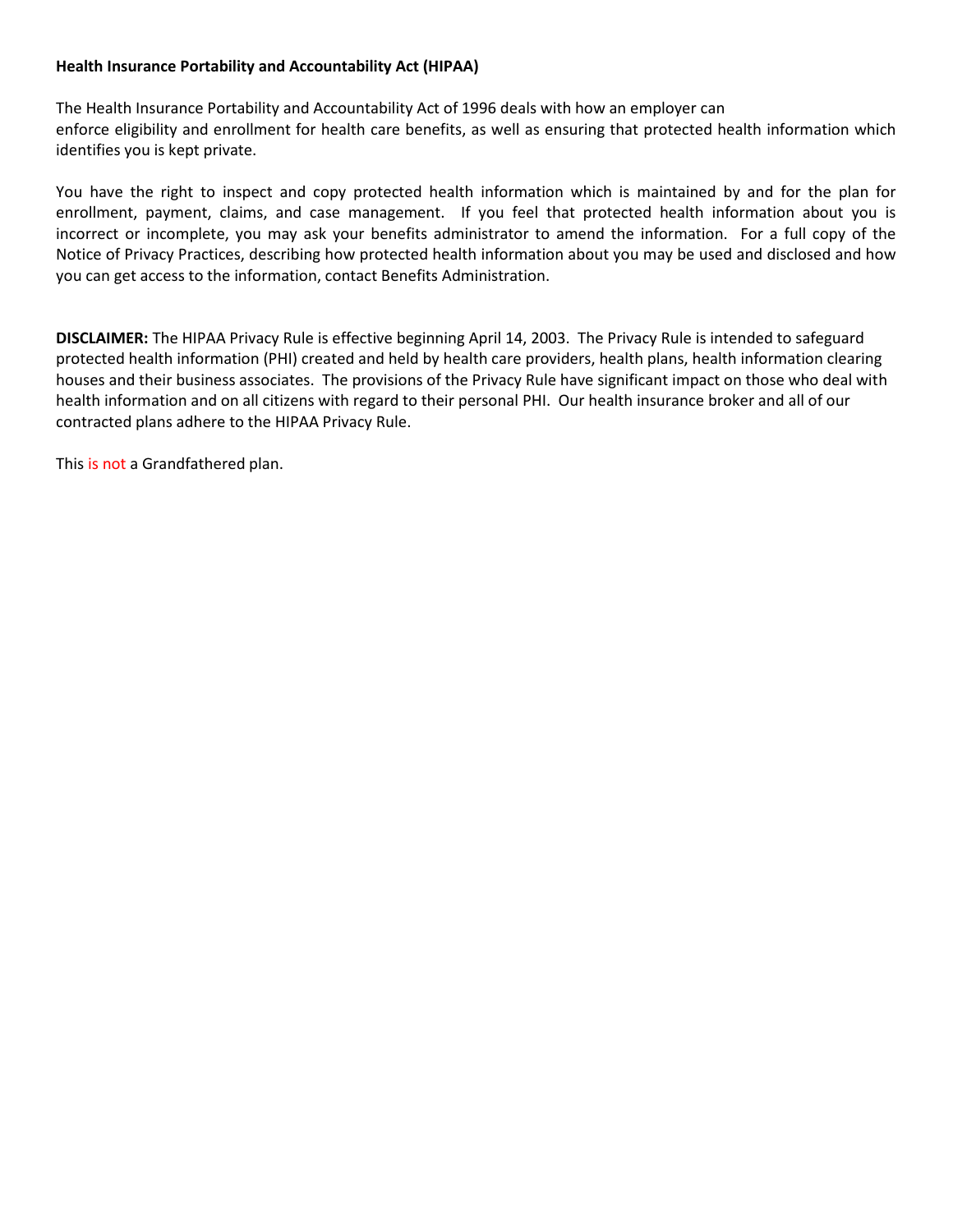# **Important Notice from the City of Hewitt About Your Prescription Drug Coverage and Medicare**

Please read this notice carefully and keep it where you can find it. This notice has information about your current prescription drug coverage with the City of Hewitt and about your options under Medicare's prescription drug coverage. This information can help you decide whether or not you want to join a Medicare drug plan. If you are considering joining, you should compare your current coverage, including which drugs are covered at what cost, with the coverage and costs of the plans offering Medicare prescription drug coverage in your area. Information about where you can get help to make decisions about your prescription drug coverage is at the end of this notice.

There are two important things to know about your current coverage and Medicare's prescription drug coverage:

- 1. Medicare prescription drug coverage became available in 2006 to everyone with Medicare. You can get this coverage if you join a Medicare Prescription Drug Plan or join a Medicare Advantage Plan (like an HMO or PPO) that offers prescription drug coverage. All Medicare drug plans provide at least a standard level of coverage set by Medicare. Some plans may also offer more coverage for a higher monthly premium.
- 2. The City of Hewitt has determined that the prescription drug coverage offered by Scott & White Healthcare is, on average for all plan participants, expected to pay out as much as standard Medicare prescription drug coverage pays and is therefore considered Creditable Coverage. Because your existing coverage is Creditable Coverage, you can keep this coverage and not pay a higher premium (a penalty) if you later decide to join a Medicare drug plan.

### **When Can You Join A Medicare Drug Plan?**

You can join a Medicare drug plan when you first become eligible for Medicare and each year from October 15<sup>th</sup> to December 7<sup>th</sup>.

However, if you lose your current creditable prescription drug coverage, through no fault of your own, you will also be eligible for a two (2) month Special Enrollment Period (SEP) to join a Medicare drug plan.

### **What Happens To Your Current Coverage If You Decide To Join A Medicare Drug Plan?**

If you decide to join a Medicare drug plan, your current City of Hewitt coverage will be affected. *See* pages 7-9 of the CMS Disclosure of Creditable Coverage to Medicare Part D Eligible Individuals Guidance (available at http://www.cms.hhs.gov/Creditable Coverage), which outlines the prescription drug plan provisions/options that Medicare eligible individuals may have available to them when they become eligible for Medicare Part D.

If you do decide to join a Medicare drug plan and drop your current City of Hewitt coverage, be aware that you and your dependents will be able to get this coverage back.

### **When Will You Pay A Higher Premium (Penalty) To Join A Medicare Drug Plan?**

You should also know that if you drop or lose your current coverage with the City of Hewitt and don't join a Medicare drug plan within 63 continuous days after your current coverage ends, you may pay a higher premium (a penalty) to join a Medicare drug plan later.

If you go 63 continuous days or longer without creditable prescription drug coverage, your monthly premium may go up by at least 1% of the Medicare base beneficiary premium per month for every month that you did not have that coverage. For example, if you go nineteen months without creditable coverage, your premium may consistently be at least 19% higher than the Medicare base beneficiary premium. You may have to pay this higher premium (a penalty) as long as you have Medicare prescription drug coverage. In addition, you may have to wait until the following November to join.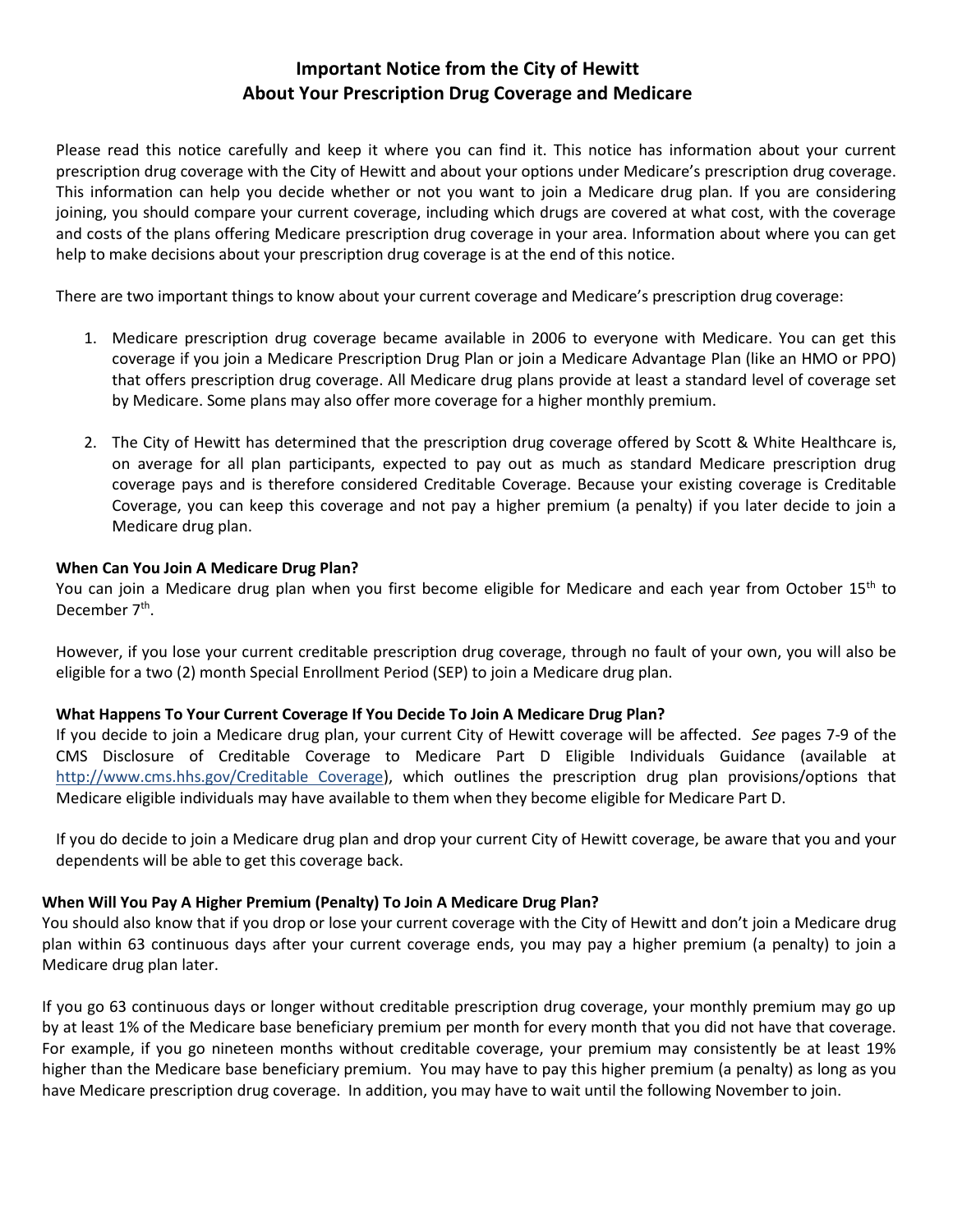## *For More Information About This Notice Or Your Current Prescription Drug Coverage….*

Contact the Medicare office for further information at 866-746-4234. **NOTE:** You will receive this notice annually and at other times in the future such as before the next period you can enroll in Medicare prescription drug coverage, and if this coverage through the City of Hewitt changes. You also may request a copy of this notice at any time.

# *For More Information About Your Options Under Medicare Prescription Drug Coverage….*

More detailed information about your Medicare plans that offer prescription drug coverage is in the "Medicare & You handbook. You'll get a copy of the handbook in the mail every year from Medicare. You may also be contacted directly by Medicare prescription drug plans.

For more information about Medicare prescription drug plans:

- Visit [www.medicare.gov](http://www.medicare.gov/)
- Call your State Health Insurance Assistance Program (see your copy of the Medicare & You Handbook for their telephone number) for personalized help,
- Call 1-800-MEDICARE (1-800-633-4227). TTY users should call 1-877-486-2048

For people with limited income and resources, extra help in paying for Medicare prescription drug coverage is available. Information about this extra help is available from the Social Security Administration (SSA) online at [www.socialsecurity.gov,](http://www.socialsecurity.gov/) or you can call them at 1-800-772-1213 (TTY 1-800-325-0778).

**Remember: Keep this Creditable Coverage notice. If you decide to join one of the Medicare drug plans you may be required to provide a copy of this notice when you join to show whether or not you have maintained creditable coverage and, therefore, whether or not you are required to pay a higher premium (a penalty).**

**Date:** July 1, 2021 **Name of Entity/Sender:** City of Hewitt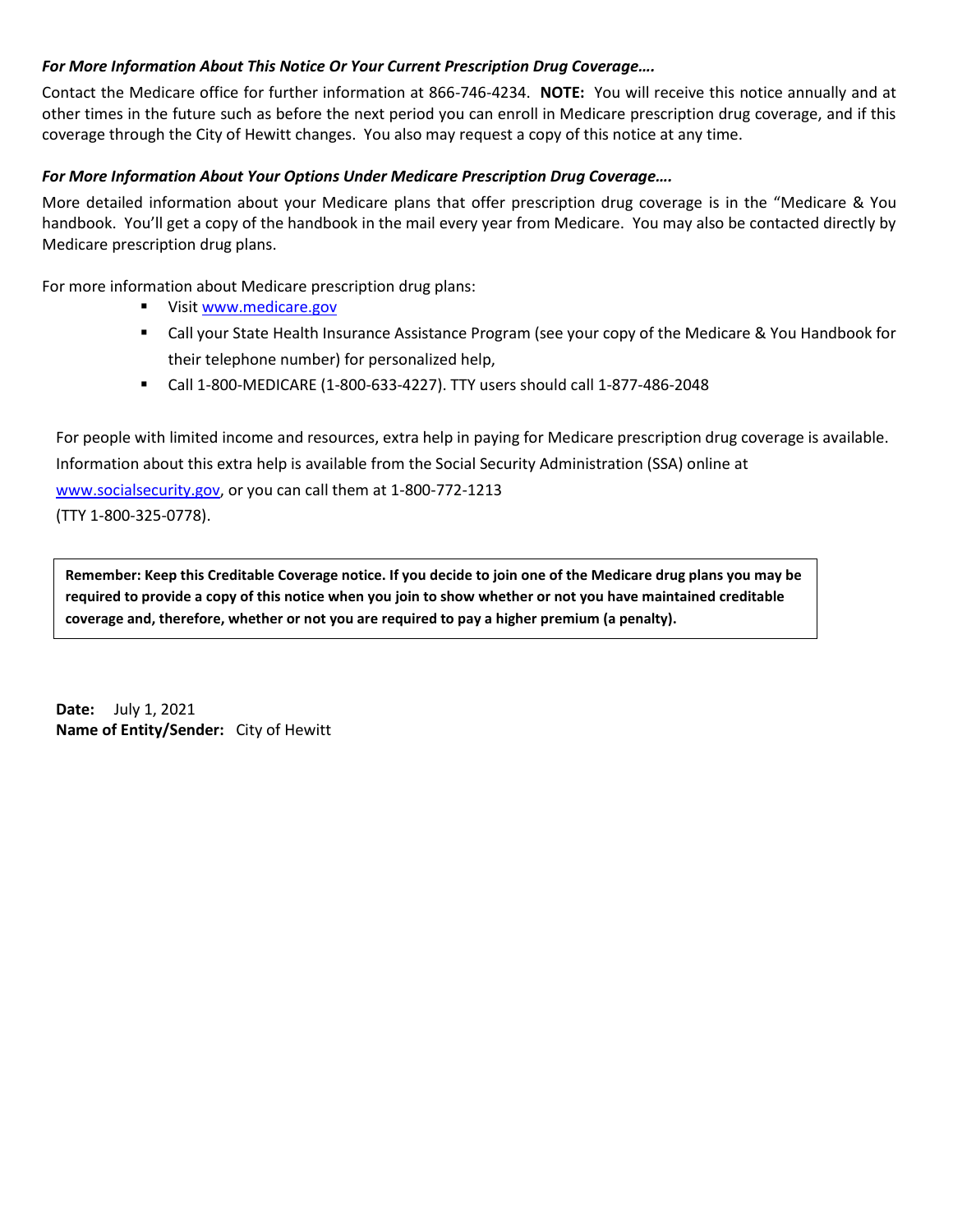# **Premium Assistance Under Medicaid and the Children's Health Insurance Program (CHIP)**

If you or your children are eligible for Medicaid or CHIP and you're eligible for health coverage from your employer, your state may have a premium assistance program that can help pay for coverage, using funds from their Medicaid or CHIP programs. If you or your children aren't eligible for Medicaid or CHIP, you won't be eligible for these premium assistance programs but you may be able to buy individual insurance coverage through the Health Insurance Marketplace. For more information, visit **[www.healthcare.gov](http://www.healthcare.gov/)**.

If you or your dependents are already enrolled in Medicaid or CHIP and you live in a State listed below, contact your State Medicaid or CHIP office to find out if premium assistance is available.

If you or your dependents are NOT currently enrolled in Medicaid or CHIP, and you think you or any of your dependents might be eligible for either of these programs, contact your State Medicaid or CHIP office or dial **1-877-KIDS NOW** or **[www.insurekidsnow.gov](http://www.insurekidsnow.gov/)** to find out how to apply. If you qualify, ask your state if it has a program that might help you pay the premiums for an employer-sponsored plan.

If you or your dependents are eligible for premium assistance under Medicaid or CHIP, as well as eligible under your employer plan, your employer must allow you to enroll in your employer plan if you aren't already enrolled. This is called a "special enrollment" opportunity, and **you must request coverage within 60 days of being determined eligible for premium assistance**. If you have questions about enrolling in your employer plan, contact the Department of Labor at **[www.askebsa.dol.gov](http://www.askebsa.dol.gov/)** or call **1-866-444-EBSA (3272)**.

**If you live in one of the following states, you may be eligible for assistance paying your employer health plan premiums. The following list of states is current as of January 31, 2019. Contact your State for more information on eligibility –**

| <b>ALABAMA - Medicaid</b>                              | <b>FLORIDA - Medicaid</b>                            |
|--------------------------------------------------------|------------------------------------------------------|
| Website: http://myalhipp.com/                          | Website: http://flmedicaidtplrecovery.com/hipp/      |
| Phone: 1-855-692-5447                                  | Phone: 1-877-357-3268                                |
| <b>ALASKA - Medicaid</b>                               | <b>GEORGIA - Medicaid</b>                            |
| The AK Health Insurance Premium Payment Program        | Website: http://dch.georgia.gov/medicaid             |
| Website: http://myakhipp.com/                          | - Click on Health Insurance Premium Payment (HIPP)   |
| Phone: 1-866-251-4861                                  | Phone: 404-656-4507                                  |
| Email: CustomerService@MyAKHIPP.com                    |                                                      |
| Medicaid Eligibility:                                  |                                                      |
| http://dhss.alaska.gov/dpa/Pages/medicaid/default.aspx |                                                      |
| <b>ARKANSAS - Medicaid</b>                             | <b>INDIANA - Medicaid</b>                            |
| Website: http://myarhipp.com/                          | Healthy Indiana Plan for low-income adults 19-64     |
| Phone: 1-855-MyARHIPP (855-692-7447)                   | Website: http://www.in.gov/fssa/hip/                 |
|                                                        | Phone: 1-877-438-4479                                |
|                                                        | All other Medicaid                                   |
|                                                        | Website: http://www.indianamedicaid.com              |
|                                                        | Phone 1-800-403-0864                                 |
|                                                        |                                                      |
| <b>COLORADO - Health First Colorado (Colorado's</b>    |                                                      |
| <b>Medicaid Program) &amp;</b>                         | <b>IOWA-Medicaid</b>                                 |
| Child Health Plan Plus (CHP+)                          |                                                      |
| <b>Health First Colorado Website:</b>                  | Website:                                             |
| https://www.healthfirstcolorado.com/                   | http://dhs.iowa.gov/ime/members/medicaid-a-to-z/hipp |
| Health First Colorado Member Contact Center:           | Phone: 1-888-346-9562                                |
| 1-800-221-3943/ State Relay 711                        |                                                      |
| CHP+: Colorado.gov/HCPF/Child-Health-Plan-Plus         |                                                      |
| CHP+ Customer Service: 1-800-359-1991/ State Relay 711 |                                                      |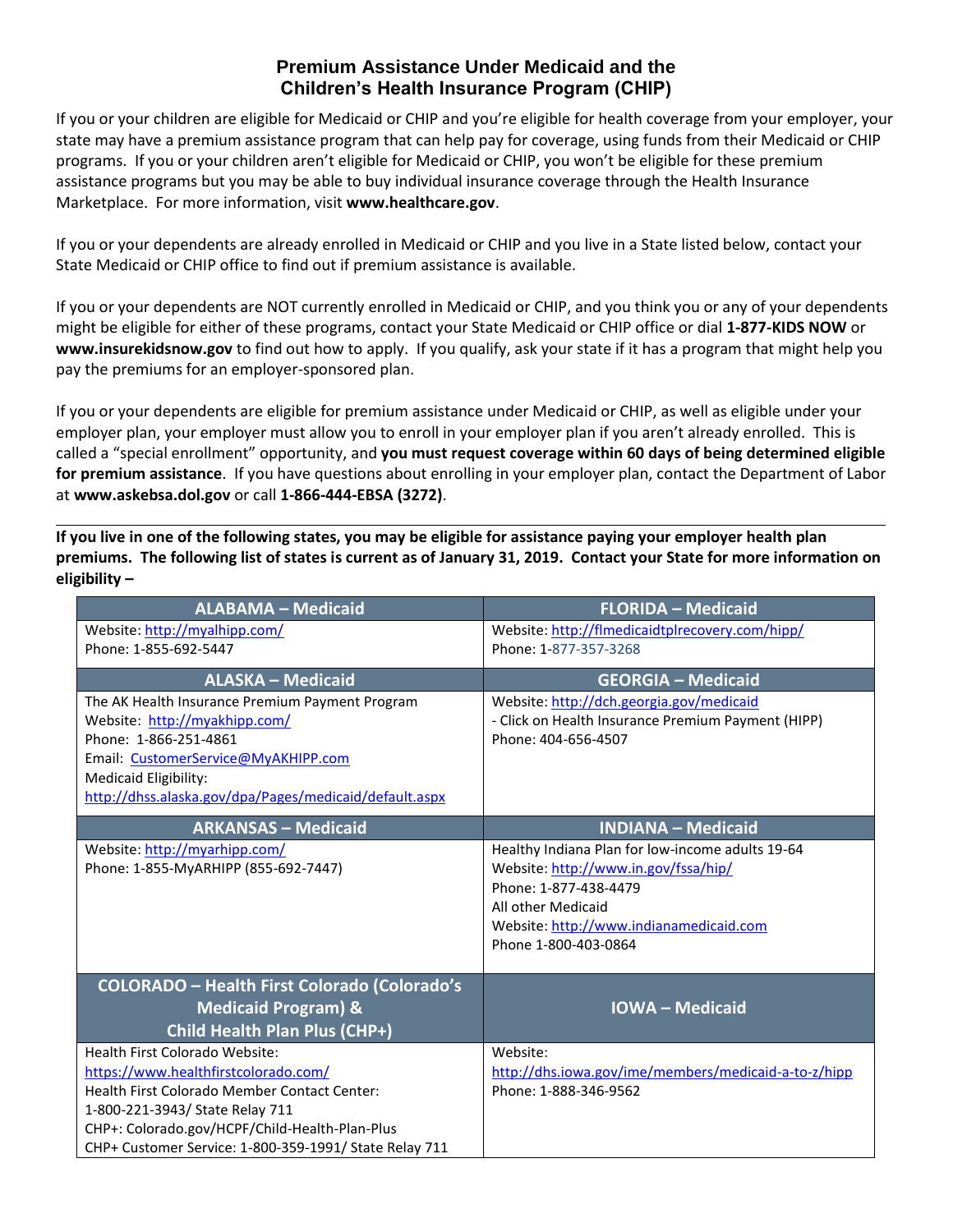| <b>KANSAS - Medicaid</b>                                     | <b>NEW HAMPSHIRE - Medicaid</b>                         |
|--------------------------------------------------------------|---------------------------------------------------------|
| Website: http://www.kdheks.gov/hcf/                          | Website:                                                |
| Phone: 1-785-296-3512                                        | http://www.dhhs.nh.gov/oii/documents/hippapp.pdf        |
|                                                              | Phone: 603-271-5218                                     |
| <b>KENTUCKY - Medicaid</b>                                   | <b>NEW JERSEY - Medicaid and CHIP</b>                   |
| Website: http://chfs.ky.gov/dms/default.htm                  | Medicaid Website:                                       |
| Phone: 1-800-635-2570                                        | http://www.state.nj.us/humanservices/                   |
|                                                              | dmahs/clients/medicaid/                                 |
|                                                              | Medicaid Phone: 609-631-2392                            |
|                                                              | CHIP Website: http://www.njfamilycare.org/index.html    |
|                                                              | CHIP Phone: 1-800-701-0710                              |
| <b>LOUISIANA - Medicaid</b>                                  | <b>NEW YORK - Medicaid</b>                              |
| Website:                                                     | Website:                                                |
| http://dhh.louisiana.gov/index.cfm/subhome/1/n/331           | https://www.health.ny.gov/health_care/medicaid/         |
| Phone: 1-888-695-2447                                        | Phone: 1-800-541-2831                                   |
| <b>MAINE - Medicaid</b>                                      | <b>NORTH CAROLINA - Medicaid</b>                        |
| Website: http://www.maine.gov/dhhs/ofi/public-               | Website: https://dma.ncdhhs.gov/                        |
| assistance/index.html Phone: 1-800-442-6003                  | Phone: 919-855-4100                                     |
| TTY: Maine relay 711                                         |                                                         |
| <b>MASSACHUSETTS - Medicaid and CHIP</b>                     | <b>NORTH DAKOTA - Medicaid</b>                          |
| Website:                                                     | Website:                                                |
| http://www.mass.gov/eohhs/gov/departments/masshealth/        | http://www.nd.gov/dhs/services/medicalserv/medicaid/    |
| Phone: 1-800-462-1120                                        | Phone: 1-844-854-4825                                   |
| <b>MINNESOTA - Medicaid</b>                                  | <b>OKLAHOMA - Medicaid and CHIP</b>                     |
| Website: http://mn.gov/dhs/people-we-                        | Website: http://www.insureoklahoma.org                  |
| serve/seniors/health-care/health-care-programs/programs-     | Phone: 1-888-365-3742                                   |
| and-services/medical-assistance.jsp<br>Phone: 1-800-657-3739 |                                                         |
| MISSOURI - Medicaid                                          | <b>OREGON - Medicaid</b>                                |
| Website:                                                     | Website: http://healthcare.oregon.gov/Pages/index.aspx  |
| http://www.dss.mo.gov/mhd/participants/pages/hipp.htm        | http://www.oregonhealthcare.gov/index-es.html           |
| Phone: 573-751-2005                                          | Phone: 1-800-699-9075                                   |
| <b>MONTANA - Medicaid</b>                                    | PENNSYLVANIA - Medicaid                                 |
| Website:                                                     | Website:http://www.dhs.pa.gov/provider/medicalassistan  |
| http://dphhs.mt.gov/MontanaHealthcarePrograms/HIPP           | ce/healthinsurancepremiumpaymenthippprogram/index.h     |
| Phone: 1-800-694-3084                                        | tm Phone: 1-800-692-7462                                |
|                                                              |                                                         |
| <b>NEBRASKA - Medicaid</b>                                   | <b>RHODE ISLAND - Medicaid</b>                          |
| Website:http://dhhs.ne.gov/Children Family Services/Acces    | Website: http://www.eohhs.ri.gov/                       |
| sNebraska/Pages/accessnebraska index.aspx                    | Phone: 401-462-5300                                     |
| Phone: 1-855-632-7633<br><b>NEVADA - Medicaid</b>            | <b>SOUTH CAROLINA - Medicaid</b>                        |
|                                                              |                                                         |
| Medicaid Website: https://dwss.nv.gov/                       | Website: https://www.scdhhs.gov                         |
| Medicaid Phone: 1-800-992-0900                               | Phone: 1-888-549-0820                                   |
| <b>SOUTH DAKOTA - Medicaid</b>                               | <b>WASHINGTON - Medicaid</b>                            |
| Website: http://dss.sd.gov                                   | Website: http://www.hca.wa.gov/free-or-low-cost-health- |
| Phone: 1-888-828-0059                                        | care/program-administration/premium-payment-program     |
|                                                              | Phone: 1-800-562-3022 ext. 15473                        |
|                                                              |                                                         |
|                                                              |                                                         |
|                                                              |                                                         |
|                                                              |                                                         |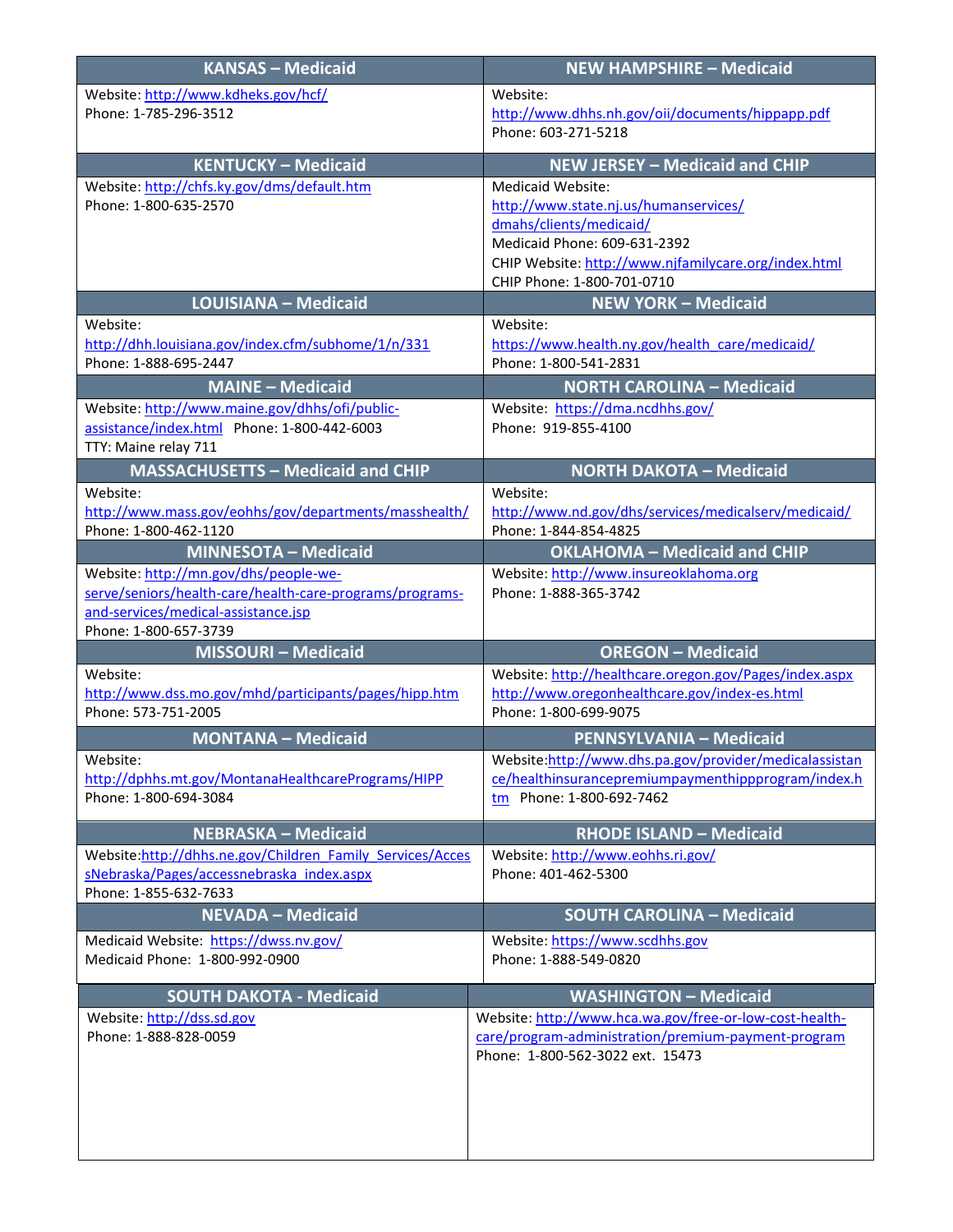| <b>TEXAS - Medicaid</b>                                | <b>WEST VIRGINIA - Medicaid</b>                          |
|--------------------------------------------------------|----------------------------------------------------------|
| Website: http://gethipptexas.com/                      | Website:                                                 |
| Phone: 1-800-440-0493                                  | http://www.dhhr.wv.gov/bms/Medicaid%20Expansion/Page     |
|                                                        | s/default.aspx                                           |
|                                                        | Phone: 1-877-598-5820, HMS Third Party Liability         |
| <b>UTAH - Medicaid and CHIP</b>                        | WISCONSIN - Medicaid and CHIP                            |
| Medicaid Website: https://medicaid.utah.gov/           | Website:                                                 |
| CHIP Website: http://health.utah.gov/chip              | https://www.dhs.wisconsin.gov/publications/p1/p10095.pdf |
| Phone: 1-877-543-7669                                  | Phone: 1-800-362-3002                                    |
|                                                        |                                                          |
| <b>VERMONT-Medicaid</b>                                | <b>WYOMING - Medicaid</b>                                |
| Website: http://www.greenmountaincare.org/             | Website: https://wyequalitycare.acs-inc.com/             |
| Phone: 1-800-250-8427                                  | Phone: 307-777-7531                                      |
| VIRGINIA - Medicaid and CHIP                           |                                                          |
| Medicaid Website:                                      |                                                          |
| http://www.coverva.org/programs premium assistance.c   |                                                          |
| fm                                                     |                                                          |
| Medicaid Phone: 1-800-432-5924                         |                                                          |
| CHIP Website:                                          |                                                          |
| http://www.coverva.org/programs premium assistance.cfm |                                                          |
| CHIP Phone: 1-855-242-8282                             |                                                          |

To see if any other states have added a premium assistance program since January 31, 2017, or for more information on special enrollment rights, contact either:

| U.S. Department of Labor                         | U.S. Department of Health and Human Services |
|--------------------------------------------------|----------------------------------------------|
| <b>Employee Benefits Security Administration</b> | Centers for Medicare & Medicaid Services     |
| www.dol.gov/agencies/ebsa                        | www.cms.hhs.gov                              |
| 1-866-444-EBSA (3272)                            | 1-877-267-2323, Menu Option 4, Ext. 61565    |

# **Paperwork Reduction Act Statement**

According to the Paperwork Reduction Act of 1995 (Pub. L. 104-13) (PRA), no persons are required to respond to a collection of information unless such collection displays a valid Office of Management and Budget (OMB) control number. The Department notes that a Federal agency cannot conduct or sponsor a collection of information unless it is approved by OMB under the PRA, and displays a currently valid OMB control number, and the public is not required to respond to a collection of information unless it displays a currently valid OMB control number. See 44 U.S.C. 3507. Also, notwithstanding any other provisions of law, no person shall be subject to penalty for failing to comply with a collection of information if the collection of information does not display a currently valid OMB control number. See 44 U.S.C. 3512.

The public reporting burden for this collection of information is estimated to average approximately seven minutes per respondent. Interested parties are encouraged to send comments regarding the burden estimate or any other aspect of this collection of information, including suggestions for reducing this burden, to the U.S. Department of Labor, Employee Benefits Security Administration, Office of Policy and Research, Attention: PRA Clearance Officer, 200 Constitution Avenue, N.W., Room N-5718, Washington, DC 20210 or email [ebsa.opr@dol.gov](mailto:ebsa.opr@dol.gov) and reference the OMB Control Number 1210-0137.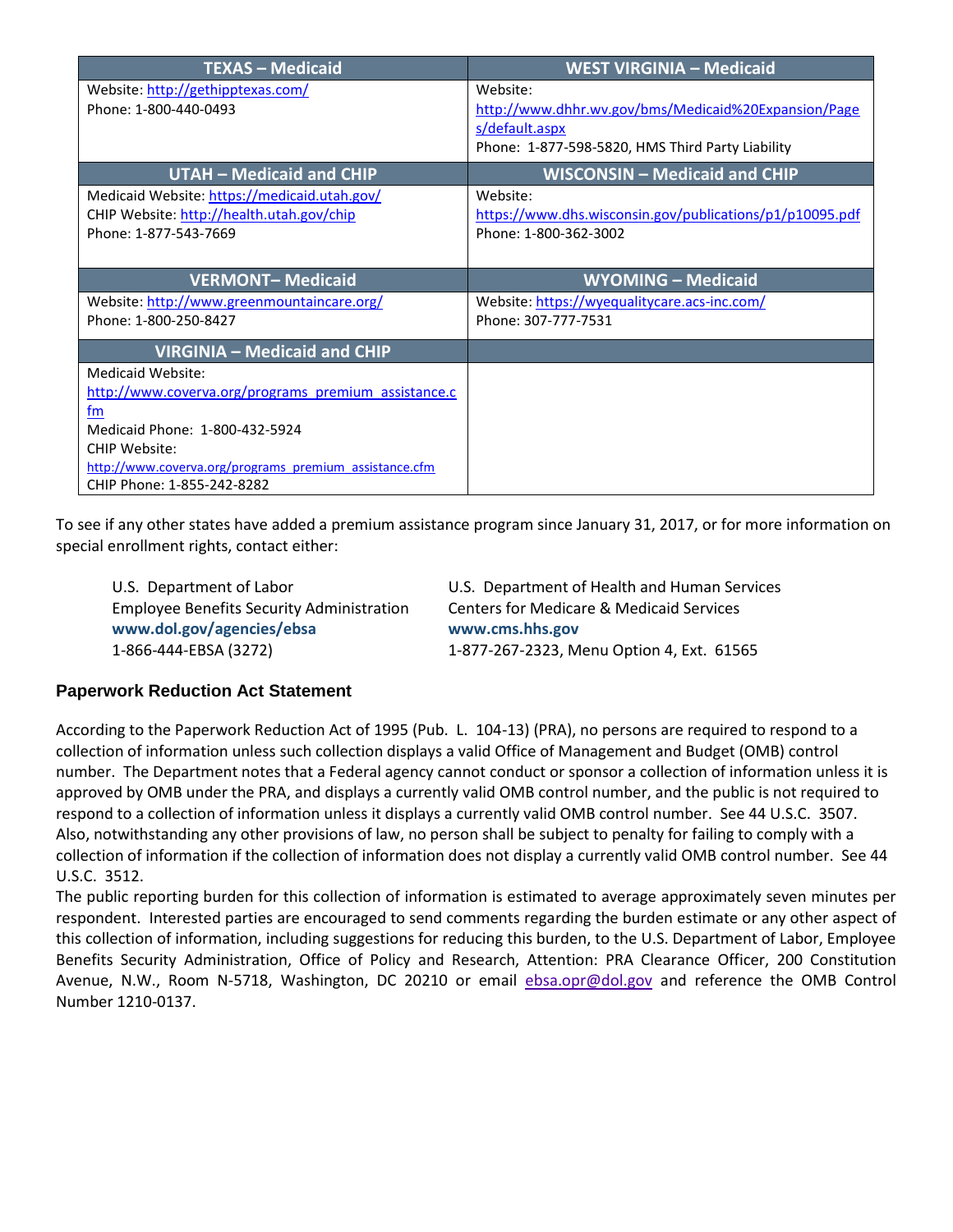# **HEALTH INSURANCE MARKETPLACE COVERAGE OPTIONS AND YOUR HEALTH COVERAGE**

**Part A**

## **General Information**

When key parts of the health care law took effect in 2014, there was a new way to buy health insurance: the Health Insurance Marketplace. To assist you as you evaluate options for you and your family, this notice provides some basic information about the new Marketplace and employment based health coverage offered by your employer.

# **What is the Health Insurance Marketplace?**

The Marketplace is designed to help you find health insurance that meets your needs and fits your budget. The Marketplace offers "one-stop shopping" to find and compare private health insurance options. You may also be eligible for a new kind of tax credit that lowers your monthly premium right away. Open enrollment for health insurance coverage through the Marketplace ended January 31, 2017 unless you qualify for a Special Enrollment Period.

### **Can I Save Money on My Health Insurance Premiums in the Marketplace?**

You may qualify to save money and lower your monthly premium, but only if your employer does not offer coverage, or offers coverage that doesn't meet certain standards. The savings on your premium that you're eligible for depends on your household income.

# **Does Employer Health Coverage Affect Eligibility for Premium Savings through the Marketplace?**

Yes. If you have an offer of health coverage from your employer that meets certain standards, you will not be eligible for a tax credit through the Marketplace and may wish to enroll in your employer's health plan. However, you may be eligible for a tax credit that lowers your monthly premium, or a reduction in certain cost-sharing if your employer does not offer coverage to you at all or does not offer coverage that meets certain standards. If the cost of a plan from your employer that would cover you (and not any other members of your family) is more than 9.5% of your household income for the year, or if the coverage your employer provides does not meet the "minimum value" standard set by the Affordable Care Act, you may be eligible for a tax credit.

**Note:** If you purchase a health plan through the Marketplace instead of accepting health coverage offered by your employer, then you may lose the employer contribution (if any) to the employer-offered coverage. Also, this employer contribution -as well as your employee contribution to employer-offered coverage- is often excluded from income for Federal and State income tax purposes. Your payments for coverage through the Marketplace are made on an after-tax basis.

### **How Can I Get More Information?**

For more information about your coverage offered by your employer, please check your summary plan description or contact The City of Hewitt.

The Marketplace can help you evaluate your coverage options, including your eligibility for coverage through the Marketplace and its cost. Please visi[t HealthCare.gov f](http://www.healthcare.gov/)or more information, including an online application for health insurance coverage and contact information for a Health Insurance Marketplace in your area.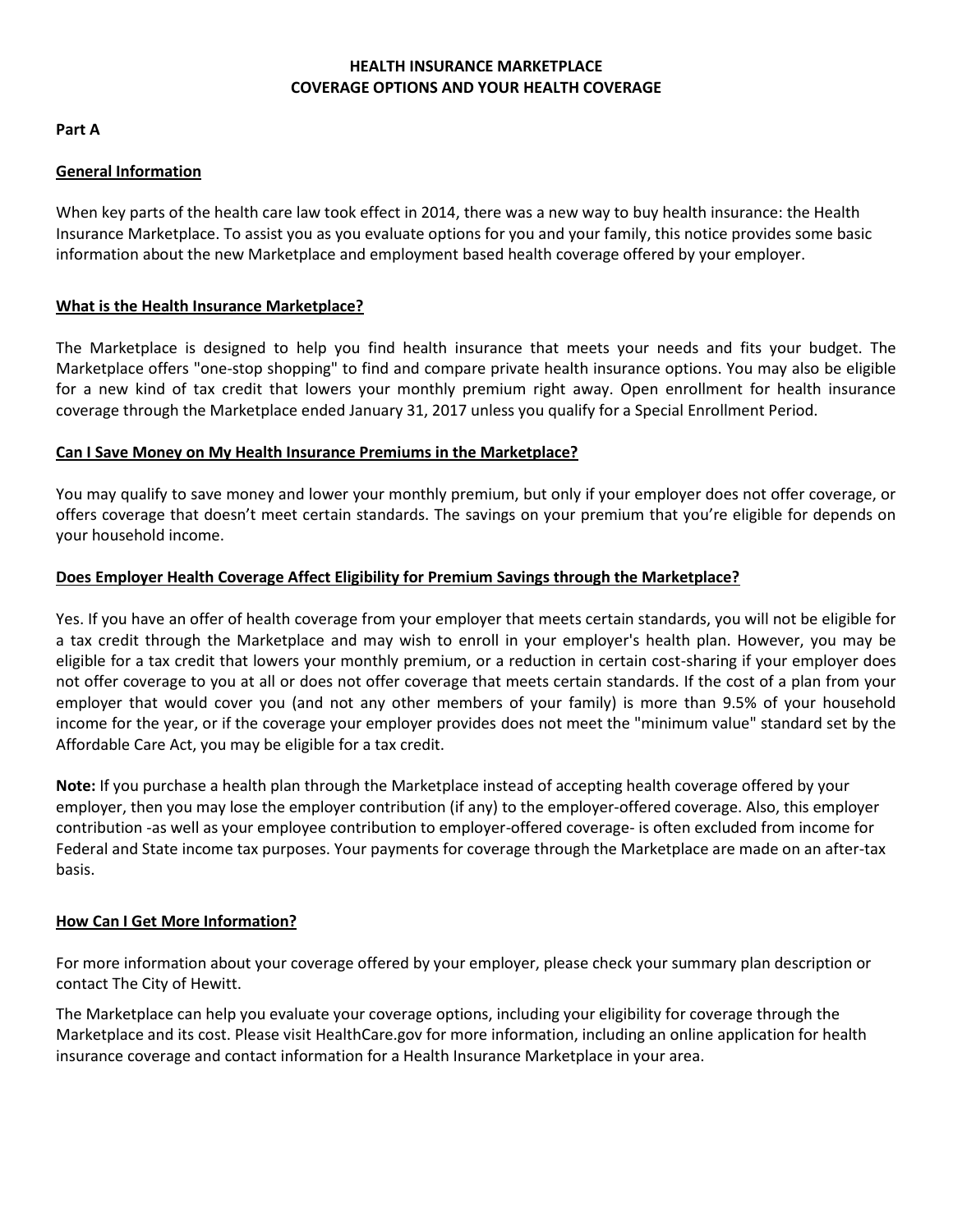# **Information About Health Coverage Offered by Your Employer**

This section contains information about any health coverage offered by your employer. If you decide to complete an application for coverage in the Marketplace, you will be asked to provide this information. This information is numbered to correspond to the Marketplace application.

- 1. Employer name: City of Hewitt
- 2. Employer Identification Number (EIN): 74-1787419
- 3. Employer address: 200 Patriot Court
- 4. Employer phone number: 254-296-5650
- 5. City: Hewitt
- 6. State: Texas
- 7. ZIP code: 76643
- 8. Who can we contact about employee health coverage at this job? Human Resources Department
- 9. Phone number: (if different from above)
- 10. Email address: Jessica Higgins [jhiggins@cityofhewitt.com](mailto:jhiggins@cityofhewitt.com)